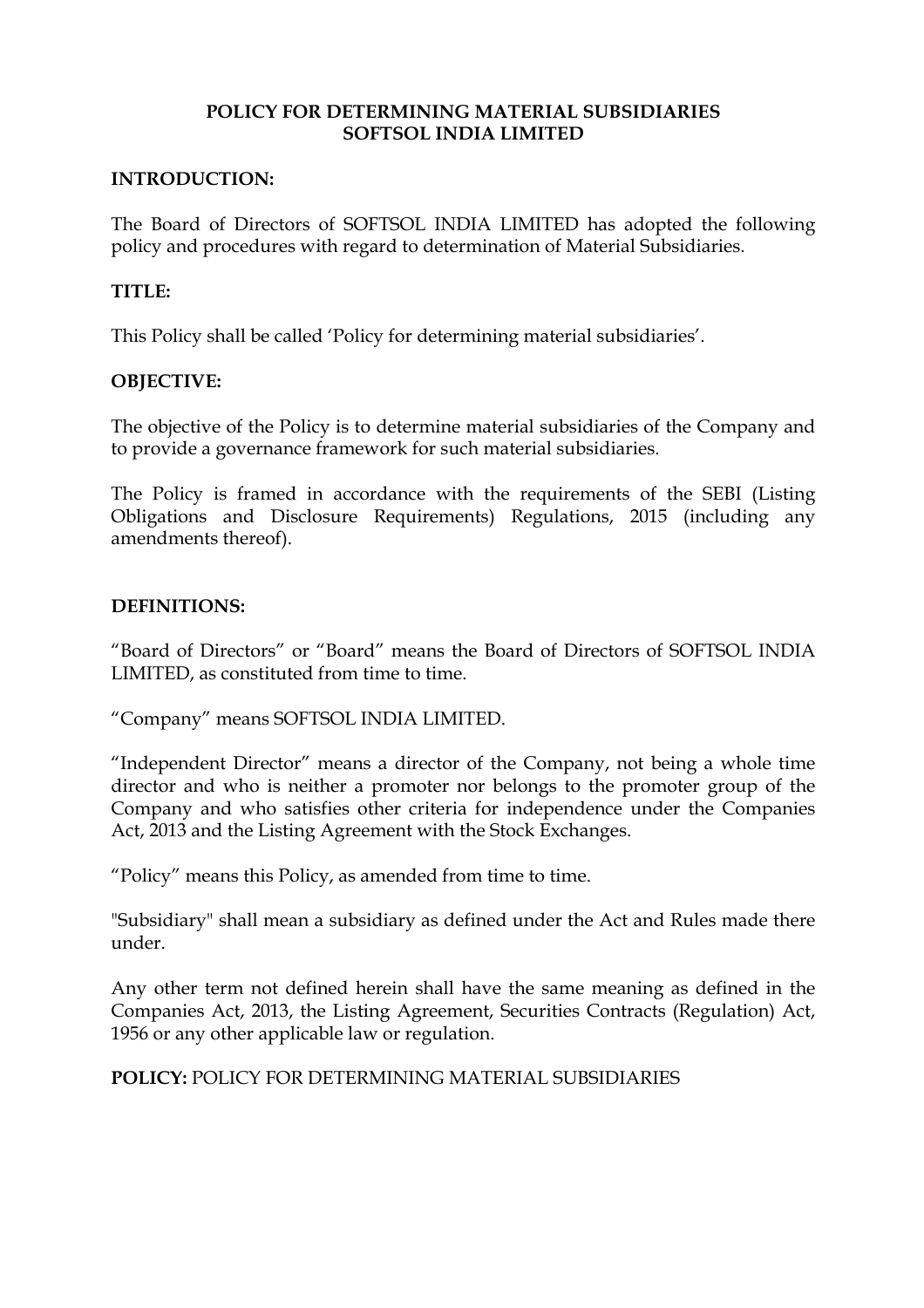A subsidiary shall be considered as Material if-

 the investment of the Company in the subsidiary exceeds ten per cent of its consolidated net worth as per the audited balance sheet of the previous financial year; or

 the subsidiary has generated ten per cent of the consolidated income of the Company during the previous financial year.

Material Non Listed Indian Subsidiary shall mean a Subsidiary which is incorporated in India and is not listed on the Indian Stock Exchanges and whose:

 net worth exceeds 10% of the consolidated net worth of the Company as per the audited balance sheet of the previous financial year; or

 income exceeds 10% of the consolidated income of the Company as per the audited balance sheet of the previous financial year.

A list of such Material subsidiaries and Material Non Listed Indian Subsidiaries shall be presented to the Audit Committee annually for its noting.

# **REQUIREMENT REGARDING MATERIAL SUBSIDIARY:**

The Company, without passing a special resolution in its General Meeting, shall not:-

 dispose shares in the material subsidiary which would reduce its shareholding (either on its own or together with other subsidiaries) to less than 50% or

 dispose shares in the material subsidiary which would cease the exercise of control over the subsidiary or

 sell, dispose or lease the assets amounting to more than 10% of the assets of the material subsidiary on an aggregate basis during a financial year,

Unless in cases where the divestment/ sale/ disposal/ lease is made under a scheme of arrangement duly approved by a Court/Tribunal.

# **REQUIREMENT REGARDING MATERIAL NON-LISTED INDIAN SUBSIDIARY:** POLICY FOR DETERMINING MATERIAL SUBSIDIARIES

At least one Independent Director on the Board of the Company shall be a Director on the Board of the material non-listed Indian subsidiary company.

#### **AMENDMENTS:**

The Board may, subject to applicable laws amend any provision(s) or substitute any of the provision(s) with the new provision(s) or replace the Policy entirely with a new Policy, based on the recommendations of the Audit Committee.